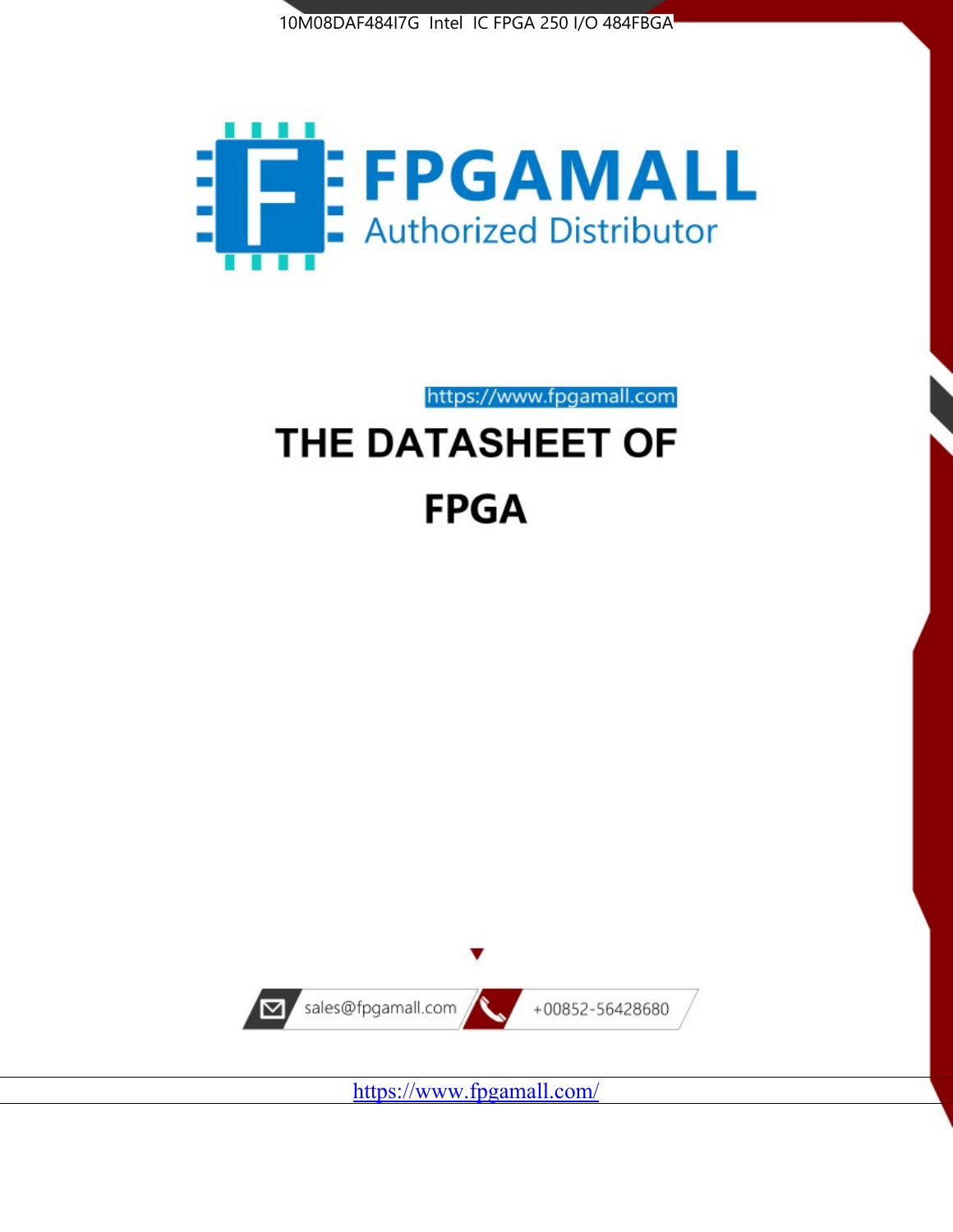10M08DAF484I7G Intel IC FPGA 250 I/O 484FBGA



## **Intel® MAX® 10 FPGA Device Overview**



**M10-OVERVIEW | 2017.12.15** Latest document on the web: **[PDF](https://www.altera.com/en_US/pdfs/literature/hb/max-10/m10_overview.pdf)** | **[HTML](https://www.altera.com/documentation/myt1396938463674.html)**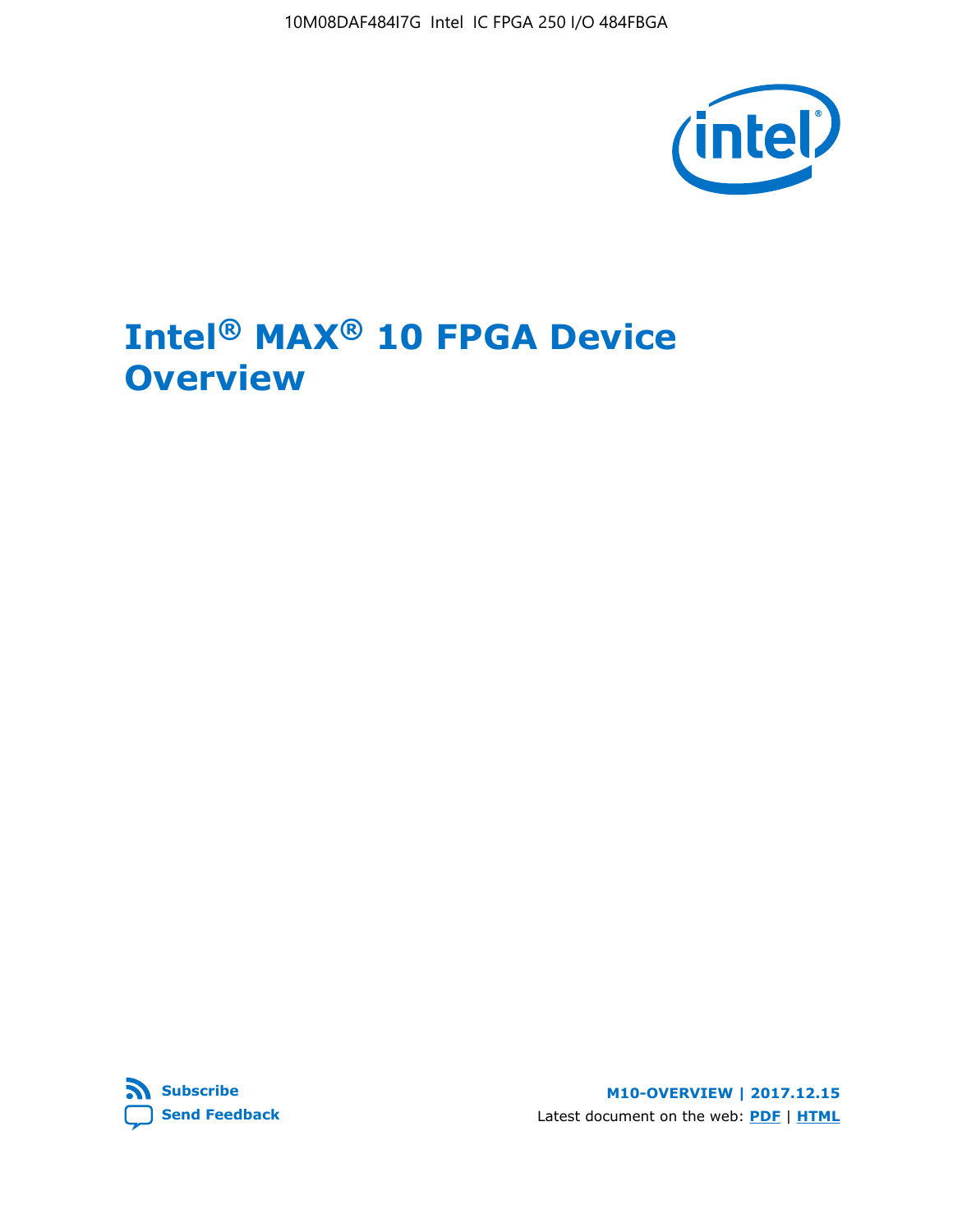

## **Contents**

| Intel® MAX® 10 FPGA Device Overview……………………………………………………………………………3  |  |
|--------------------------------------------------------------------|--|
|                                                                    |  |
|                                                                    |  |
|                                                                    |  |
|                                                                    |  |
|                                                                    |  |
|                                                                    |  |
|                                                                    |  |
|                                                                    |  |
|                                                                    |  |
|                                                                    |  |
|                                                                    |  |
|                                                                    |  |
|                                                                    |  |
|                                                                    |  |
|                                                                    |  |
|                                                                    |  |
|                                                                    |  |
|                                                                    |  |
|                                                                    |  |
| Document Revision History for Intel MAX 10 FPGA Device Overview 13 |  |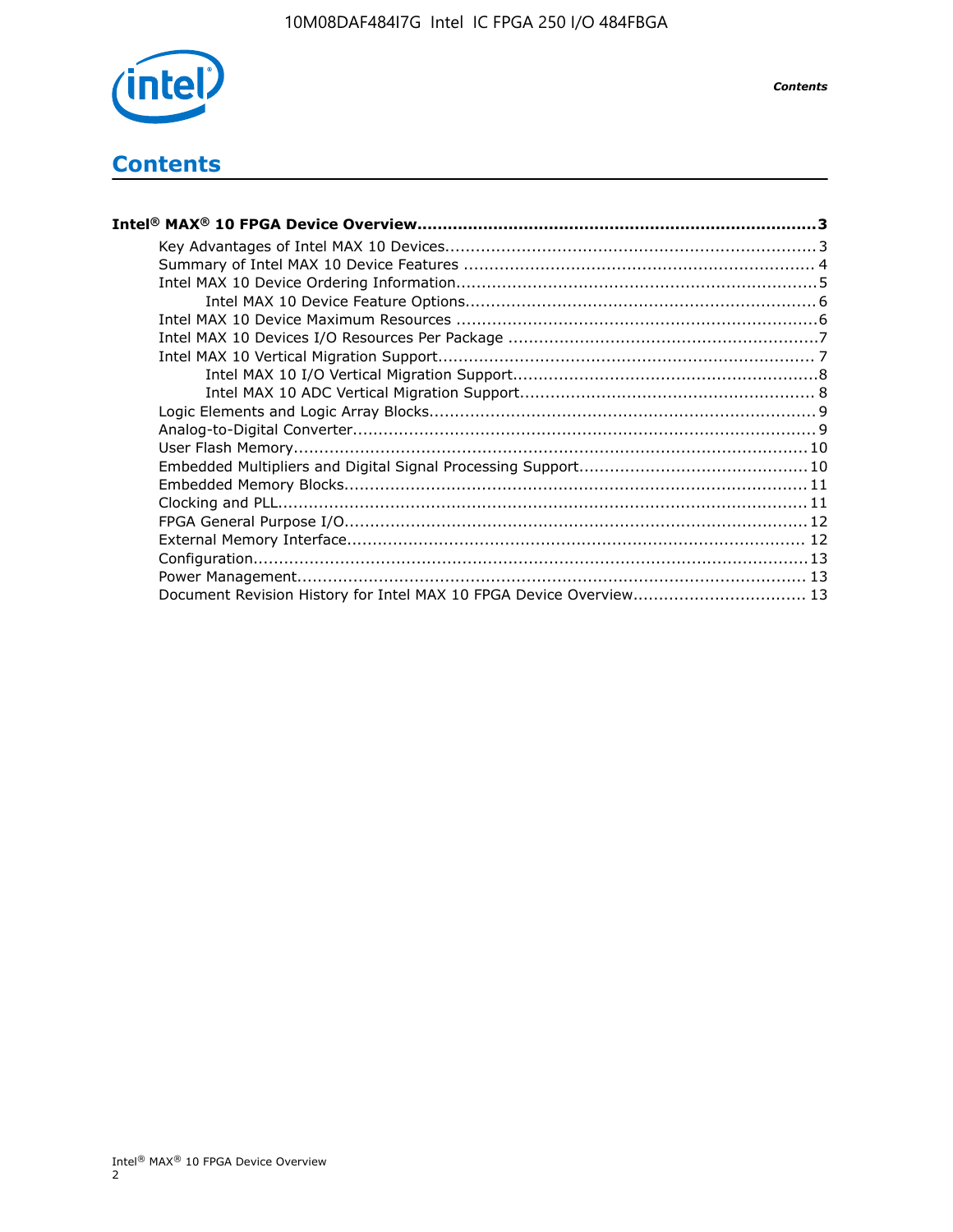

## **Intel® MAX® 10 FPGA Device Overview**

Intel® MAX® 10 devices are single-chip, non-volatile low-cost programmable logic devices (PLDs) to integrate the optimal set of system components.

The highlights of the Intel MAX 10 devices include:

- Internally stored dual configuration flash
- User flash memory
- Instant on support
- Integrated analog-to-digital converters (ADCs)
- Single-chip Nios II soft core processor support

Intel MAX 10 devices are the ideal solution for system management, I/O expansion, communication control planes, industrial, automotive, and consumer applications.

#### **Related Links**

[Intel MAX 10 FPGA Device Datasheet](https://www.altera.com/documentation/mcn1397700832153.html#mcn1397643748870)

## **Key Advantages of Intel MAX 10 Devices**

#### **Table 1. Key Advantages of Intel MAX 10 Devices**

| <b>Advantage</b>               | <b>Supporting Feature</b>                                                                                                                                                                                  |  |  |  |
|--------------------------------|------------------------------------------------------------------------------------------------------------------------------------------------------------------------------------------------------------|--|--|--|
| Simple and fast configuration  | Secure on-die flash memory enables device configuration in less than 10 ms                                                                                                                                 |  |  |  |
| Flexibility and integration    | Single device integrating PLD logic, RAM, flash memory, digital signal<br>processing (DSP), ADC, phase-locked loop (PLL), and I/Os<br>Small packages available from 3 mm $\times$ 3 mm                     |  |  |  |
| Low power                      | Sleep mode—significant standby power reduction and resumption in less than<br>$1 \text{ ms}$<br>Longer battery life-resumption from full power-off in less than 10 ms                                      |  |  |  |
| 20-year-estimated life cycle   | Built on TSMC's 55 nm embedded flash process technology                                                                                                                                                    |  |  |  |
| High productivity design tools | Intel Quartus <sup>®</sup> Prime Lite edition (no cost license)<br>Platform Designer (Standard) system integration tool<br>DSP Builder for Intel FPGAs<br>Nios <sup>®</sup> II Embedded Design Suite (EDS) |  |  |  |

Intel Corporation. All rights reserved. Intel, the Intel logo, Altera, Arria, Cyclone, Enpirion, MAX, Nios, Quartus and Stratix words and logos are trademarks of Intel Corporation or its subsidiaries in the U.S. and/or other countries. Intel warrants performance of its FPGA and semiconductor products to current specifications in accordance with Intel's standard warranty, but reserves the right to make changes to any products and services at any time without notice. Intel assumes no responsibility or liability arising out of the application or use of any information, product, or service described herein except as expressly agreed to in writing by Intel. Intel customers are advised to obtain the latest version of device specifications before relying on any published information and before placing orders for products or services. \*Other names and brands may be claimed as the property of others.

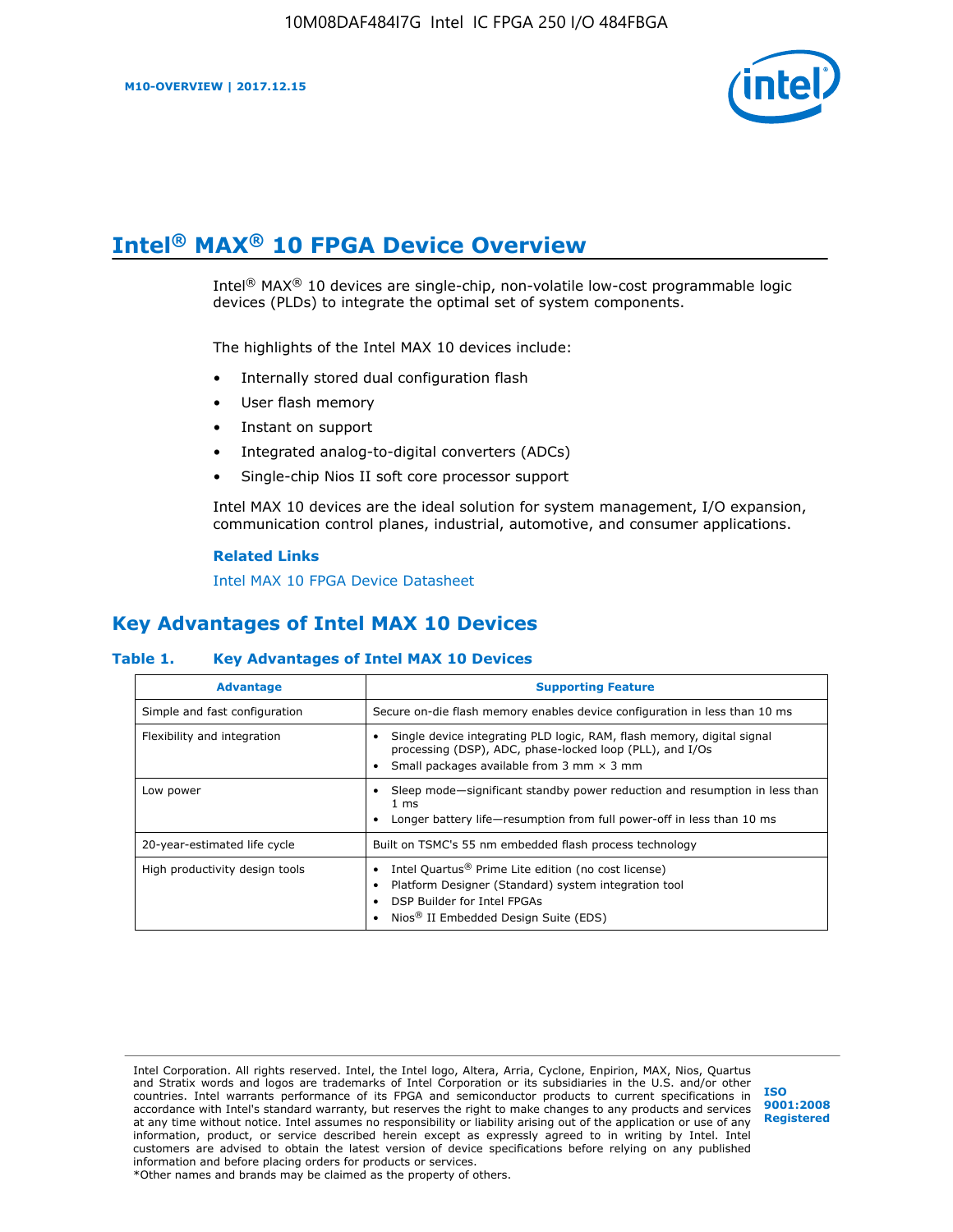

## **Summary of Intel MAX 10 Device Features**

## **Table 2. Summary of Features for Intel MAX 10 Devices**

| <b>Feature</b>                       | <b>Description</b>                                                                                                                                                                                                                                                  |
|--------------------------------------|---------------------------------------------------------------------------------------------------------------------------------------------------------------------------------------------------------------------------------------------------------------------|
| Technology                           | 55 nm TSMC Embedded Flash (Flash + SRAM) process technology                                                                                                                                                                                                         |
| Packaging                            | Low cost, small form factor packages-support multiple packaging<br>technologies and pin pitches<br>Multiple device densities with compatible package footprints for seamless<br>migration between different device densities<br>RoHS6-compliant                     |
| Core architecture                    | 4-input look-up table (LUT) and single register logic element (LE)<br>$\bullet$<br>LEs arranged in logic array block (LAB)<br>$\bullet$<br>Embedded RAM and user flash memory<br>Clocks and PLLs<br>$\bullet$<br>Embedded multiplier blocks<br>General purpose I/Os |
| Internal memory blocks               | M9K-9 kilobits (Kb) memory blocks<br>$\bullet$<br>Cascadable blocks to create RAM, dual port, and FIFO functions<br>$\bullet$                                                                                                                                       |
| User flash memory (UFM)              | User accessible non-volatile storage<br>$\bullet$<br>High speed operating frequency<br>$\bullet$<br>Large memory size<br>$\bullet$<br>High data retention<br>$\bullet$<br>Multiple interface option                                                                 |
| Embedded multiplier blocks           | One $18 \times 18$ or two 9 $\times$ 9 multiplier modes<br>$\bullet$<br>Cascadable blocks enabling creation of filters, arithmetic functions, and image<br>processing pipelines                                                                                     |
| <b>ADC</b>                           | 12-bit successive approximation register (SAR) type<br>$\bullet$<br>Up to 17 analog inputs<br>$\bullet$<br>Cumulative speed up to 1 million samples per second (MSPS)<br>Integrated temperature sensing capability                                                  |
| Clock networks                       | Global clocks support<br>$\bullet$<br>High speed frequency in clock network                                                                                                                                                                                         |
| Internal oscillator                  | Built-in internal ring oscillator                                                                                                                                                                                                                                   |
| PLLs                                 | Analog-based<br>$\bullet$<br>Low jitter<br>$\bullet$<br>High precision clock synthesis<br>Clock delay compensation<br>$\bullet$<br>Zero delay buffering<br>$\bullet$<br>Multiple output taps<br>$\bullet$                                                           |
| General-purpose I/Os (GPIOs)         | Multiple I/O standards support<br>$\bullet$<br>On-chip termination (OCT)<br>$\bullet$<br>Up to 830 megabits per second (Mbps) LVDS receiver, 800 Mbps LVDS<br>transmitter                                                                                           |
| External memory interface (EMIF) (1) | Supports up to 600 Mbps external memory interfaces:<br>continued                                                                                                                                                                                                    |

<sup>(1)</sup> EMIF is only supported in selected Intel MAX 10 device density and package combinations. Refer to the *External Memory Interface User Guide* for more information.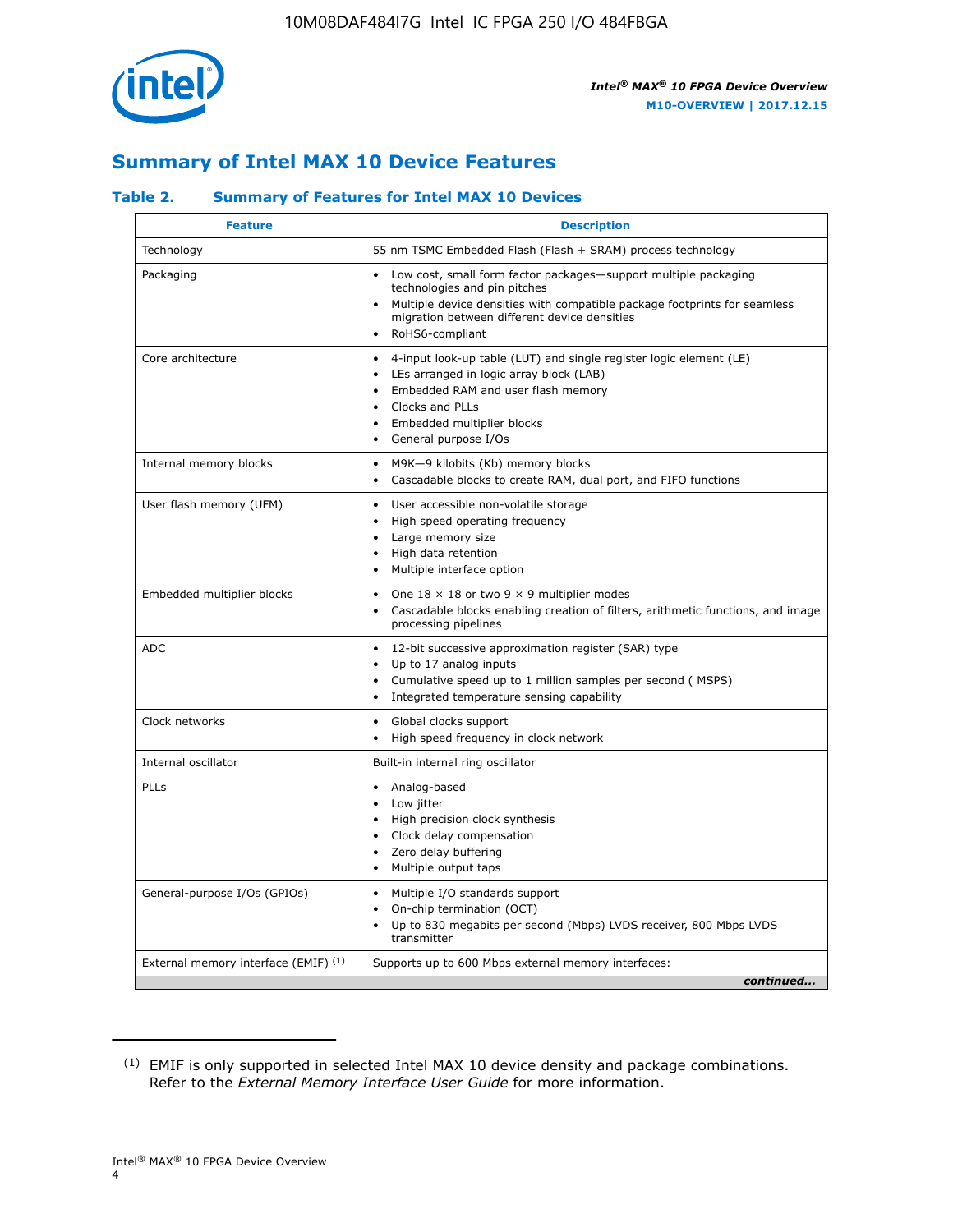

| <b>Feature</b>                | <b>Description</b>                                                                                                                                                                                                                                                                                                                             |
|-------------------------------|------------------------------------------------------------------------------------------------------------------------------------------------------------------------------------------------------------------------------------------------------------------------------------------------------------------------------------------------|
|                               | DDR3, DDR3L, DDR2, LPDDR2 (on 10M16, 10M25, 10M40, and 10M50.)<br>SRAM (Hardware support only)                                                                                                                                                                                                                                                 |
|                               | <i>Note:</i> For 600 Mbps performance, -6 device speed grade is required.<br>Performance varies according to device grade (commercial, industrial, or<br>automotive) and device speed grade $(-6 \text{ or } -7)$ . Refer to the <i>Intel MAX</i><br>10 FPGA Device Datasheet or External Memory Interface Spec Estimator<br>for more details. |
| Configuration                 | Internal configuration                                                                                                                                                                                                                                                                                                                         |
|                               | <b>JTAG</b>                                                                                                                                                                                                                                                                                                                                    |
|                               | Advanced Encryption Standard (AES) 128-bit encryption and compression<br>options                                                                                                                                                                                                                                                               |
|                               | Flash memory data retention of 20 years at 85 $^{\circ}$ C                                                                                                                                                                                                                                                                                     |
| Flexible power supply schemes | Single- and dual-supply device options<br>Dynamically controlled input buffer power down<br>Sleep mode for dynamic power reduction                                                                                                                                                                                                             |

## **Intel MAX 10 Device Ordering Information**

#### **Figure 1. Sample Ordering Code and Available Options for Intel MAX 10 Devices**



*Note:* The –I6 and –A6 speed grades of the Intel MAX 10 FPGA devices are not available by default in the Intel Quartus Prime software. Contact your local Intel sales representatives for support.

#### **Related Links**

#### [Intel FPGA Product Selector](http://www.altera.com/products/selector/psg-selector.html)

Provides the latest information about Intel FPGAs.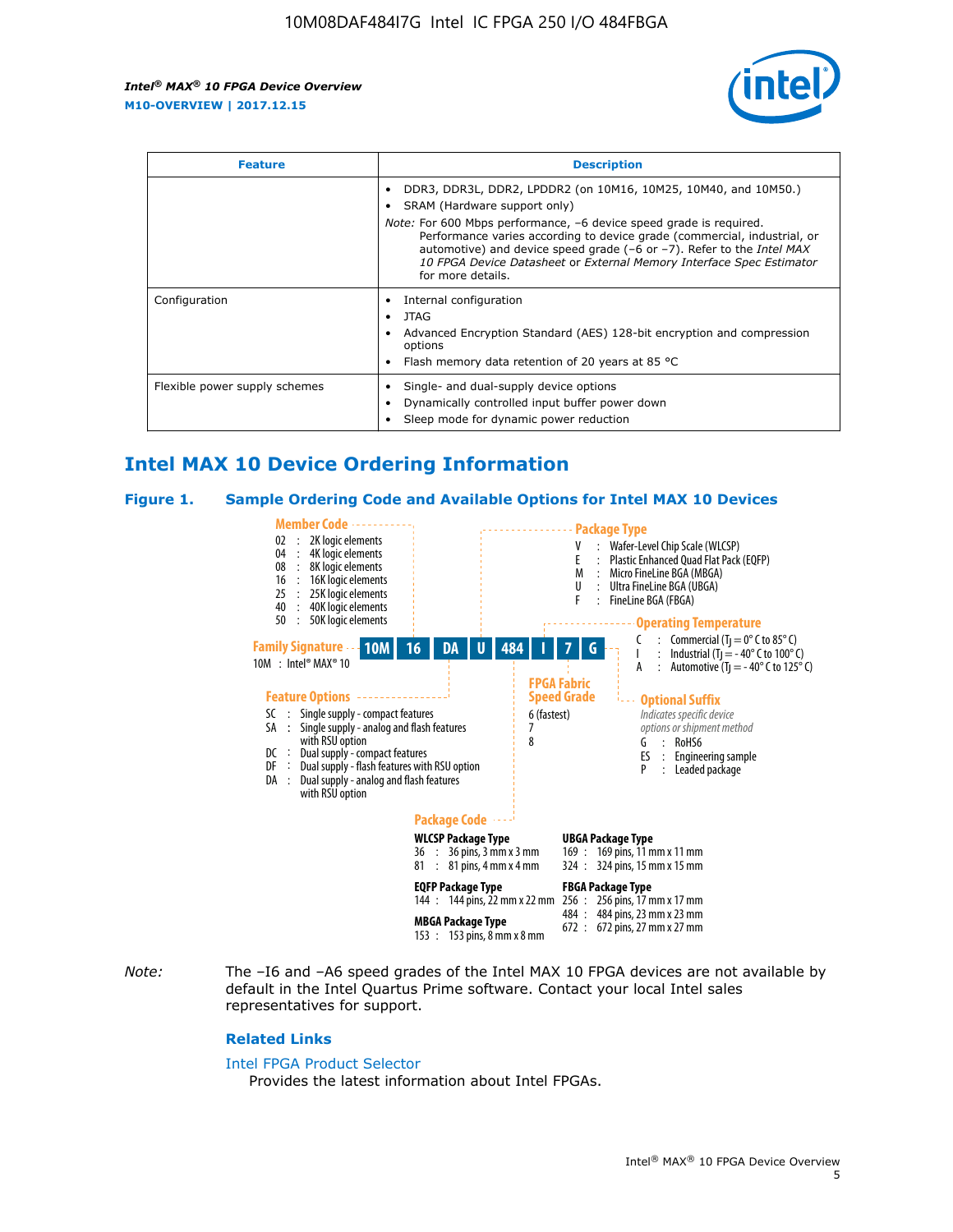

## **Intel MAX 10 Device Feature Options**

## **Table 3. Feature Options for Intel MAX 10 Devices**

| <b>Option</b> | <b>Feature</b>                                                                                                                                                                          |
|---------------|-----------------------------------------------------------------------------------------------------------------------------------------------------------------------------------------|
| Compact       | Devices with core architecture featuring single configuration image with self-configuration capability                                                                                  |
| Flash         | Devices with core architecture featuring:<br>Dual configuration image with self-configuration capability<br>Remote system upgrade capability<br>Memory initialization                   |
| Analog        | Devices with core architecture featuring:<br>Dual configuration image with self-configuration capability<br>Remote system upgrade capability<br>Memory initialization<br>Integrated ADC |

## **Intel MAX 10 Device Maximum Resources**

## **Table 4. Maximum Resource Counts for Intel MAX 10 Devices**

| <b>Resource</b>                     |                            |              |                |              | <b>Device</b>  |                |              |                |
|-------------------------------------|----------------------------|--------------|----------------|--------------|----------------|----------------|--------------|----------------|
|                                     |                            | <b>10M02</b> | 10M04          | <b>10M08</b> | <b>10M16</b>   | <b>10M25</b>   | <b>10M40</b> | <b>10M50</b>   |
|                                     | Logic Elements (LE) (K)    | 2            | 4              | 8            | 16             | 25             | 40           | 50             |
| M9K Memory (Kb)                     |                            | 108          | 189            | 378          | 549            | 675            | 1,260        | 1,638          |
|                                     | User Flash Memory (Kb) (2) | 96           | 1,248          | 1,376        | 2,368          | 3,200          | 5,888        | 5,888          |
| $18 \times 18$ Multiplier           |                            | 16           | 20             | 24           | 45             | 55             | 125          | 144            |
| <b>PLL</b>                          |                            | 2            | $\overline{2}$ | 2            | $\overline{4}$ | $\overline{4}$ | 4            | $\overline{4}$ |
| GPIO                                |                            | 246          | 246            | 250          | 320            | 360            | 500          | 500            |
| <b>LVDS</b>                         | Dedicated<br>Transmitter   | 15           | 15             | 15           | 22             | 24             | 30           | 30             |
|                                     | Emulated<br>Transmitter    | 114          | 114            | 116          | 151            | 171            | 241          | 241            |
|                                     | Dedicated Receiver         | 114          | 114            | 116          | 151            | 171            | 241          | 241            |
| <b>Internal Configuration Image</b> |                            | $\mathbf{1}$ | $\overline{2}$ | 2            | $\overline{2}$ | $\overline{2}$ | 2            | $\overline{2}$ |
| ADC                                 |                            |              | 1              | $\mathbf{1}$ | $\mathbf{1}$   | 2              | 2            | 2              |

<sup>(2)</sup> The maximum possible value including user flash memory and configuration flash memory. For more information, refer to [Intel MAX 10 User Flash Memory User Guide](https://www.altera.com/documentation/vgo1395753117436.html#vgo1395811844282).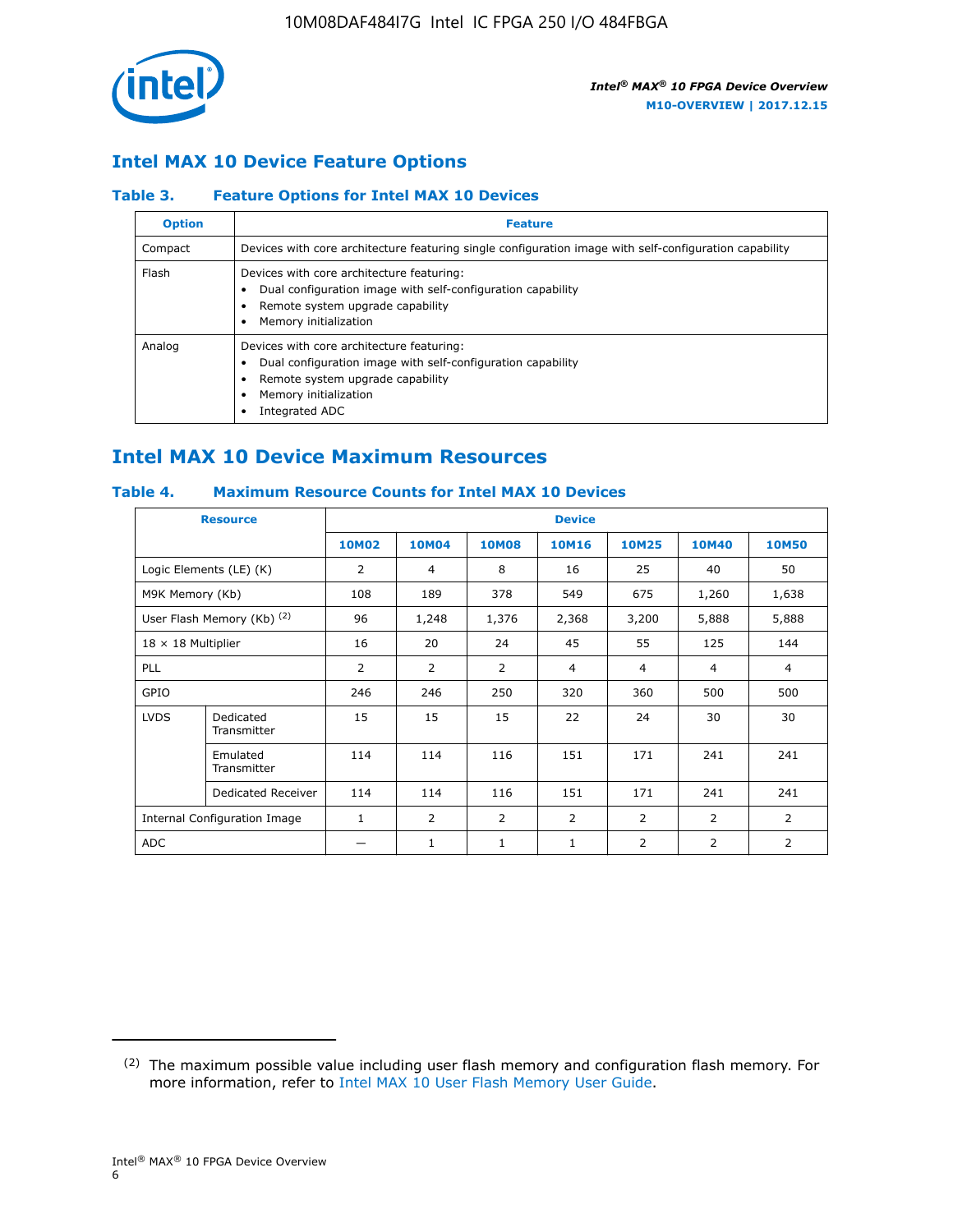

## **Intel MAX 10 Devices I/O Resources Per Package**

#### **Table 5. Package Plan for Intel MAX 10 Single Power Supply Devices**

| <b>Device</b> |                   | <b>Package</b>                     |                      |                             |                                      |  |  |  |
|---------------|-------------------|------------------------------------|----------------------|-----------------------------|--------------------------------------|--|--|--|
|               | <b>Type</b>       | M153<br>153-pin MBGA               | U169<br>169-pin UBGA | <b>U324</b><br>324-pin UBGA | E144<br>144-pin EQFP                 |  |  |  |
|               | <b>Size</b>       | $8 \text{ mm} \times 8 \text{ mm}$ | 11 mm $\times$ 11 mm | 15 mm $\times$ 15 mm        | $22 \text{ mm} \times 22 \text{ mm}$ |  |  |  |
|               | <b>Ball Pitch</b> | $0.5$ mm                           | $0.8$ mm             | $0.8$ mm                    | $0.5$ mm                             |  |  |  |
| 10M02         |                   | 112                                | 130                  | 246                         | 101                                  |  |  |  |
| 10M04         |                   | 112                                | 130                  | 246                         | 101                                  |  |  |  |
| 10M08         |                   | 112                                | 130                  | 246                         | 101                                  |  |  |  |
| 10M16         |                   |                                    | 130                  | 246                         | 101                                  |  |  |  |
| 10M25         |                   |                                    |                      |                             | 101                                  |  |  |  |
| 10M40         |                   |                                    |                      |                             | 101                                  |  |  |  |
| 10M50         |                   |                                    |                      |                             | 101                                  |  |  |  |

#### **Table 6. Package Plan for Intel MAX 10 Dual Power Supply Devices**

| <b>Device</b> |                   | <b>Package</b> |                                                |                                                                    |                         |                             |                             |  |  |
|---------------|-------------------|----------------|------------------------------------------------|--------------------------------------------------------------------|-------------------------|-----------------------------|-----------------------------|--|--|
|               | <b>Type</b>       | <b>V36</b>     | <b>V81</b>                                     | <b>U324</b><br>36-pin WLCSP 81-pin WLCSP 324-pin UBGA 256-pin FBGA | <b>F256</b>             | <b>F484</b><br>484-pin FBGA | <b>F672</b><br>672-pin FBGA |  |  |
|               | <b>Size</b>       |                | $3$ mm $\times$ 3 mm $ 4$ mm $\times$ 4 mm $ $ | $15$ mm $\times$ 15<br>mm                                          | 17 mm $\times$ 17<br>mm | $23$ mm $\times$ 23<br>mm   | $27$ mm $\times$ 27<br>mm   |  |  |
|               | <b>Ball Pitch</b> | $0.4$ mm       | $0.4$ mm                                       | $0.8$ mm                                                           | 1.0 <sub>mm</sub>       | 1.0 <sub>mm</sub>           | 1.0 <sub>mm</sub>           |  |  |
| 10M02         |                   | 27             |                                                | 160                                                                |                         |                             |                             |  |  |
| 10M04         |                   |                |                                                | 246                                                                | 178                     |                             |                             |  |  |
| 10M08         |                   |                | 56                                             | 246                                                                | 178                     | 250                         |                             |  |  |
| 10M16         |                   |                |                                                | 246                                                                | 178                     | 320                         |                             |  |  |
| 10M25         |                   |                |                                                |                                                                    | 178                     | 360                         |                             |  |  |
| 10M40         |                   |                |                                                |                                                                    | 178                     | 360                         | 500                         |  |  |
| 10M50         |                   |                |                                                |                                                                    | 178                     | 360                         | 500                         |  |  |

## **Related Links**

- [Intel MAX 10 General Purpose I/O User Guide](https://www.altera.com/documentation/sam1393999966669.html#sam1394000084476)
- [Intel MAX 10 High-Speed LVDS I/O User Guide](https://www.altera.com/documentation/sam1394433606063.html#sam1394433911642)

## **Intel MAX 10 Vertical Migration Support**

Vertical migration supports the migration of your design to other Intel MAX 10 devices of different densities in the same package with similar I/O and ADC resources.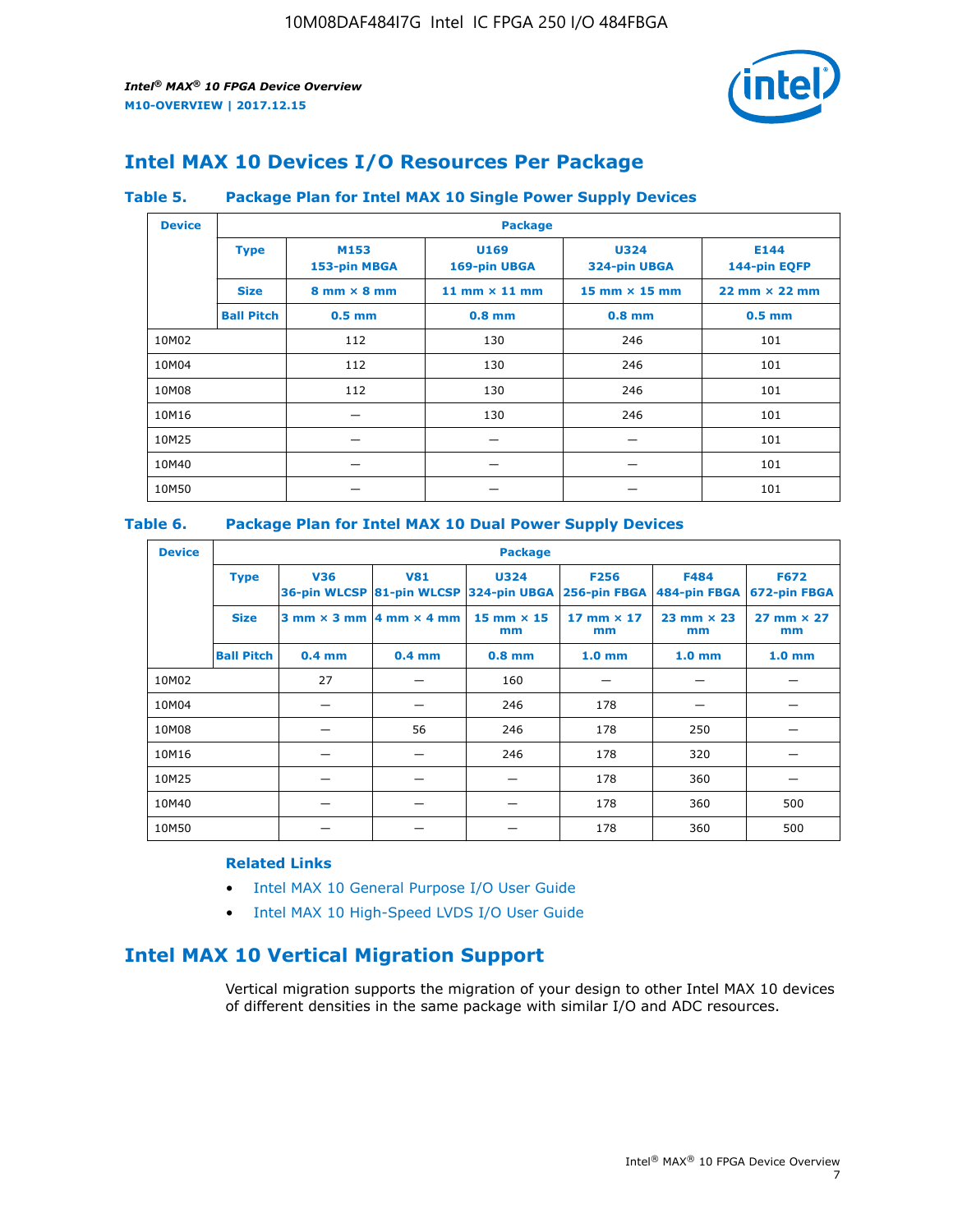

## **Intel MAX 10 I/O Vertical Migration Support**

#### **Figure 2. Migration Capability Across Intel MAX 10 Devices**

- The arrows indicate the migration paths. The devices included in each vertical migration path are shaded. Non-migratable devices are omitted. Some packages have several migration paths. Devices with lesser I/O resources in the same path have lighter shades.
- To achieve the full I/O migration across product lines in the same migration path, restrict I/Os usage to match the product line with the lowest I/O count.

|               | <b>Package</b>                   |            |      |      |             |                  |                                    |      |      |  |
|---------------|----------------------------------|------------|------|------|-------------|------------------|------------------------------------|------|------|--|
| <b>Device</b> | <b>V36</b>                       | <b>V81</b> | M153 | U169 | <b>U324</b> | F <sub>256</sub> | E144                               | F484 | F672 |  |
| 10M02         |                                  |            |      |      | 7           |                  |                                    |      |      |  |
| 10M04         |                                  |            |      |      |             |                  |                                    |      |      |  |
| 10M08         |                                  |            |      |      |             |                  |                                    |      |      |  |
| 10M16         |                                  |            |      |      |             |                  |                                    |      |      |  |
| 10M25         |                                  |            |      |      |             |                  |                                    |      |      |  |
| 10M40         |                                  |            |      |      |             |                  |                                    |      |      |  |
| 10M50         |                                  |            |      |      |             |                  |                                    |      |      |  |
|               | <b>Dual Power Supply Devices</b> |            |      |      |             |                  | <b>Single Power Supply Devices</b> |      |      |  |

*Note:* To verify the pin migration compatibility, use the Pin Migration View window in the Intel Quartus Prime software Pin Planner.

## **Intel MAX 10 ADC Vertical Migration Support**

#### **Figure 3. ADC Vertical Migration Across Intel MAX 10 Devices**

The arrows indicate the ADC migration paths. The devices included in each vertical migration path are shaded.

|                                                                                                                                                                                                                         | Package          |      |      |                  |      |             |      |  |  |
|-------------------------------------------------------------------------------------------------------------------------------------------------------------------------------------------------------------------------|------------------|------|------|------------------|------|-------------|------|--|--|
| <b>Device</b>                                                                                                                                                                                                           | M <sub>153</sub> | U169 | U324 | F <sub>256</sub> | E144 | <b>F484</b> | F672 |  |  |
| 10M04                                                                                                                                                                                                                   |                  |      |      |                  |      |             |      |  |  |
| 10M08                                                                                                                                                                                                                   |                  |      |      |                  |      |             |      |  |  |
| 10M16                                                                                                                                                                                                                   |                  |      |      |                  |      |             |      |  |  |
| 10M25                                                                                                                                                                                                                   |                  |      |      |                  |      |             |      |  |  |
| 10M40                                                                                                                                                                                                                   |                  |      |      |                  |      |             |      |  |  |
| 10M50                                                                                                                                                                                                                   |                  |      |      |                  |      |             |      |  |  |
| <b>Dual ADC Device:</b> Each ADC (ADC1 and ADC2) supports 1 dedicated analog input pin and 8 dual function pins.<br>Single ADC Device: Single ADC that supports 1 dedicated analog input pin and 16 dual function pins. |                  |      |      |                  |      |             |      |  |  |

**Single ADC Device:** Single ADC that supports 1 dedicated analog input pin and 8 dual function pins.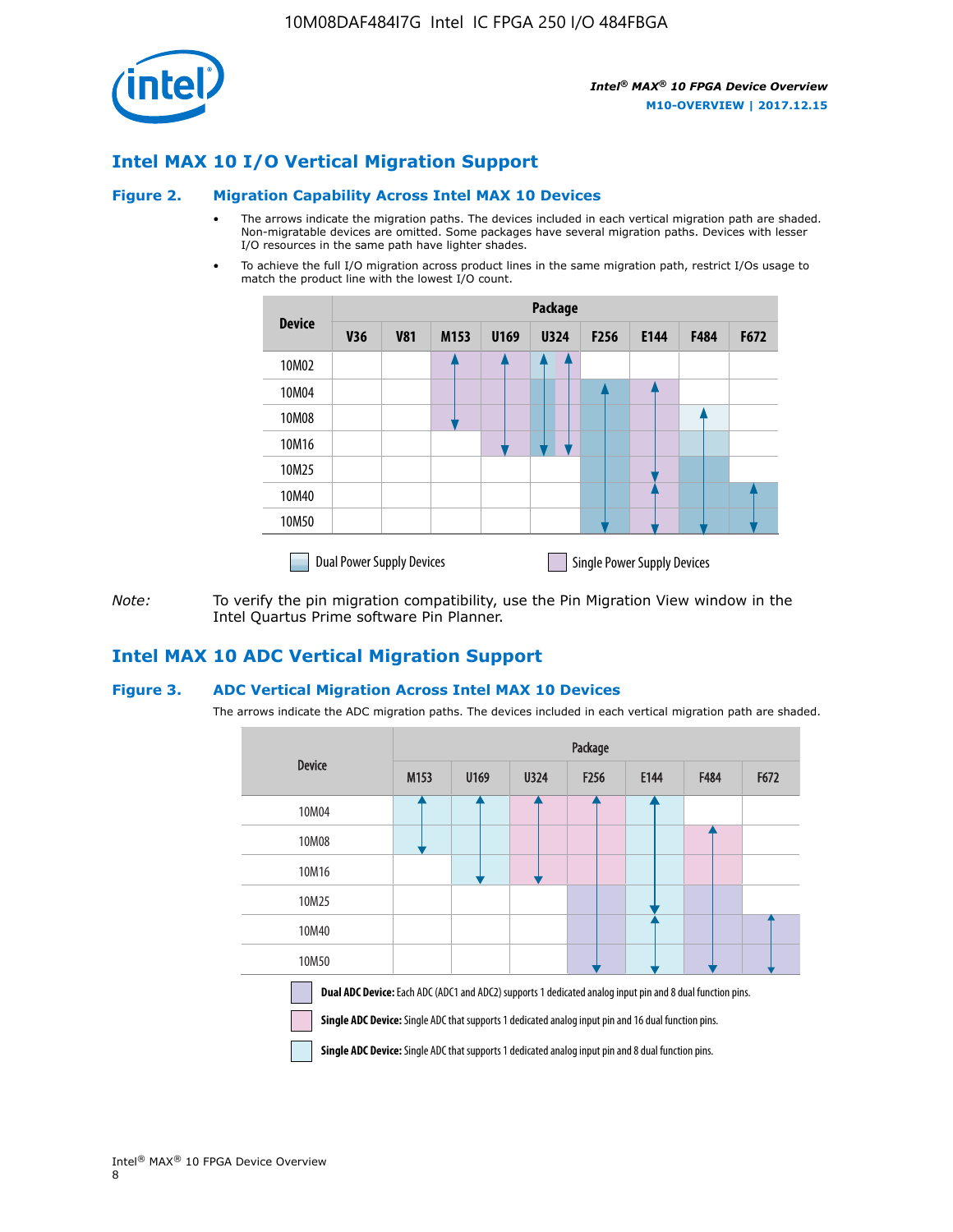

## **Table 7. Pin Migration Conditions for ADC Migration**

| <b>Source</b>     | <b>Target</b>     | <b>Migratable Pins</b>                                                                                            |
|-------------------|-------------------|-------------------------------------------------------------------------------------------------------------------|
| Single ADC device | Single ADC device | You can migrate all ADC input pins                                                                                |
| Dual ADC device   | Dual ADC device   |                                                                                                                   |
| Single ADC device | Dual ADC device   | One dedicated analog input pin.                                                                                   |
| Dual ADC device   | Single ADC device | Eight dual function pins from the ADC1 block of the<br>٠<br>source device to the ADC1 block of the target device. |

## **Logic Elements and Logic Array Blocks**

The LAB consists of 16 logic elements (LE) and a LAB-wide control block. An LE is the smallest unit of logic in the Intel MAX 10 device architecture. Each LE has four inputs, a four-input look-up table (LUT), a register, and output logic. The four-input LUT is a function generator that can implement any function with four variables.

#### **Figure 4. Intel MAX 10 Device Family LEs**



## **Analog-to-Digital Converter**

Intel MAX 10 devices feature up to two ADCs. You can use the ADCs to monitor many different signals, including on-chip temperature.

#### **Table 8. ADC Features**

| <b>Feature</b>             | <b>Description</b>                                                                                                                                                                                  |
|----------------------------|-----------------------------------------------------------------------------------------------------------------------------------------------------------------------------------------------------|
| 12-bit resolution          | Translates analog signal to digital data for information processing, computing,<br>data transmission, and control systems<br>Provides a 12-bit digital representation of the observed analog signal |
| Up to 1 MSPS sampling rate | Monitors single-ended external inputs with a cumulative sampling rate of 25<br>kilosamples per second to 1 MSPS in normal mode                                                                      |
|                            |                                                                                                                                                                                                     |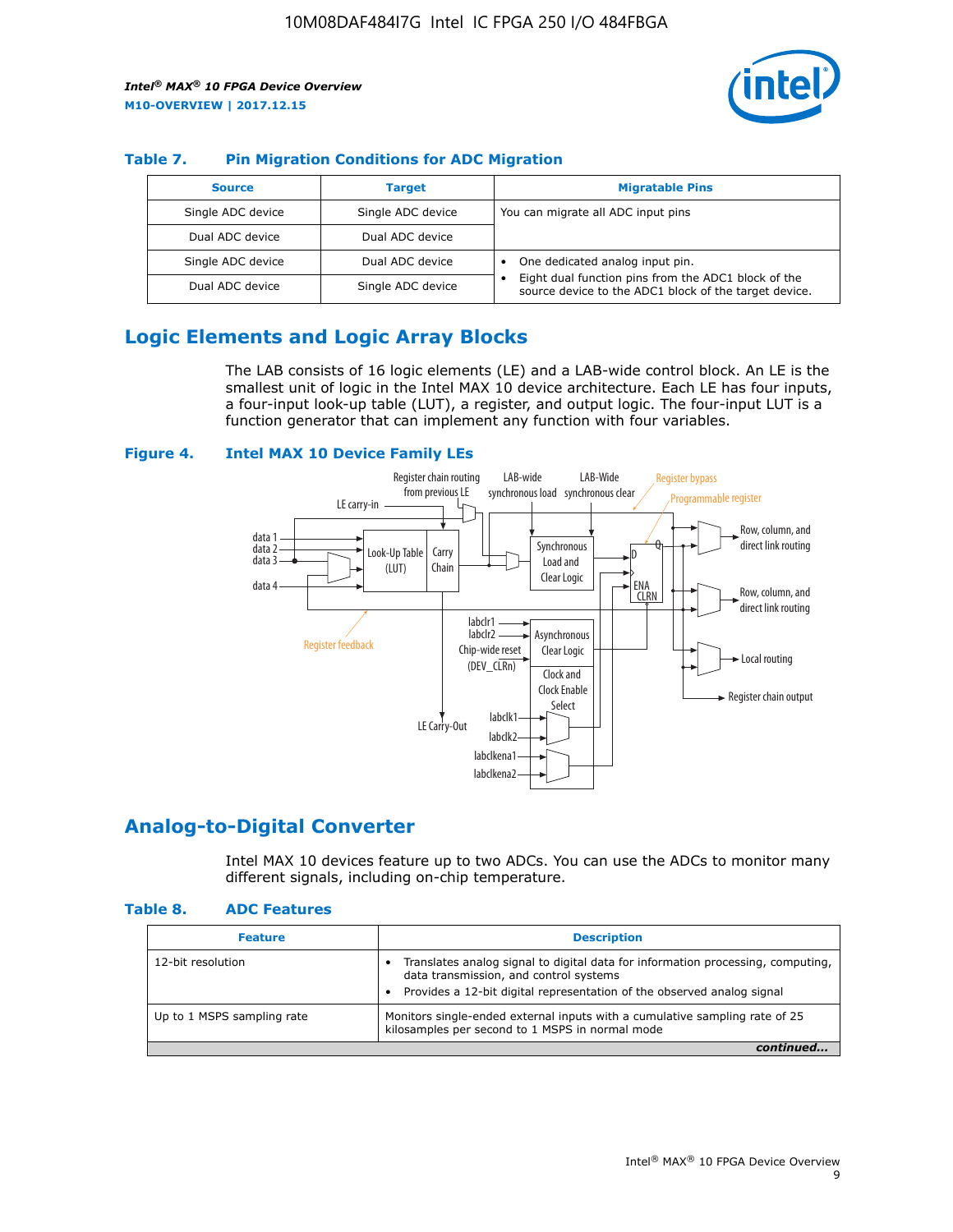

| <b>Feature</b>                                                  | <b>Description</b>                                                                                                                                 |
|-----------------------------------------------------------------|----------------------------------------------------------------------------------------------------------------------------------------------------|
| Up to 17 single-ended external inputs<br>for single ADC devices | One dedicated analog and 16 dual function input pins                                                                                               |
| Up to 18 single-ended external inputs<br>for dual ADC devices   | One dedicated analog and eight dual-function input pins in each ADC block<br>$\bullet$<br>Simultaneous measurement capability for dual ADC devices |
| On-chip temperature sensor                                      | Monitors external temperature data input with a sampling rate of up to 50<br>kilosamples per second                                                |

## **User Flash Memory**

The user flash memory (UFM) block in Intel MAX 10 devices stores non-volatile information.

UFM provides an ideal storage solution that you can access using Avalon Memory-Mapped (Avalon-MM) slave interface protocol.

#### **Table 9. UFM Features**

| <b>Features</b>     | <b>Capacity</b>                                                             |
|---------------------|-----------------------------------------------------------------------------|
| Endurance           | Counts to at least 10,000 program/erase cycles                              |
| Data retention      | 20 years at 85 $^{\circ}$ C<br>٠<br>10 years at 100 °C<br>$\bullet$         |
| Operating frequency | Maximum 116 MHz for parallel interface and 7.25 MHz for<br>serial interface |
| Data length         | Stores data up to 32 bits length in parallel                                |

## **Embedded Multipliers and Digital Signal Processing Support**

Intel MAX 10 devices support up to 144 embedded multiplier blocks. Each block supports one individual  $18 \times 18$ -bit multiplier or two individual  $9 \times 9$ -bit multipliers.

With the combination of on-chip resources and external interfaces in Intel MAX 10 devices, you can build DSP systems with high performance, low system cost, and low power consumption.

You can use the Intel MAX 10 device on its own or as a DSP device co-processor to improve price-to-performance ratios of DSP systems.

You can control the operation of the embedded multiplier blocks using the following options:

- Parameterize the relevant IP cores with the Intel Quartus Prime parameter editor
- Infer the multipliers directly with VHDL or Verilog HDL

System design features provided for Intel MAX 10 devices: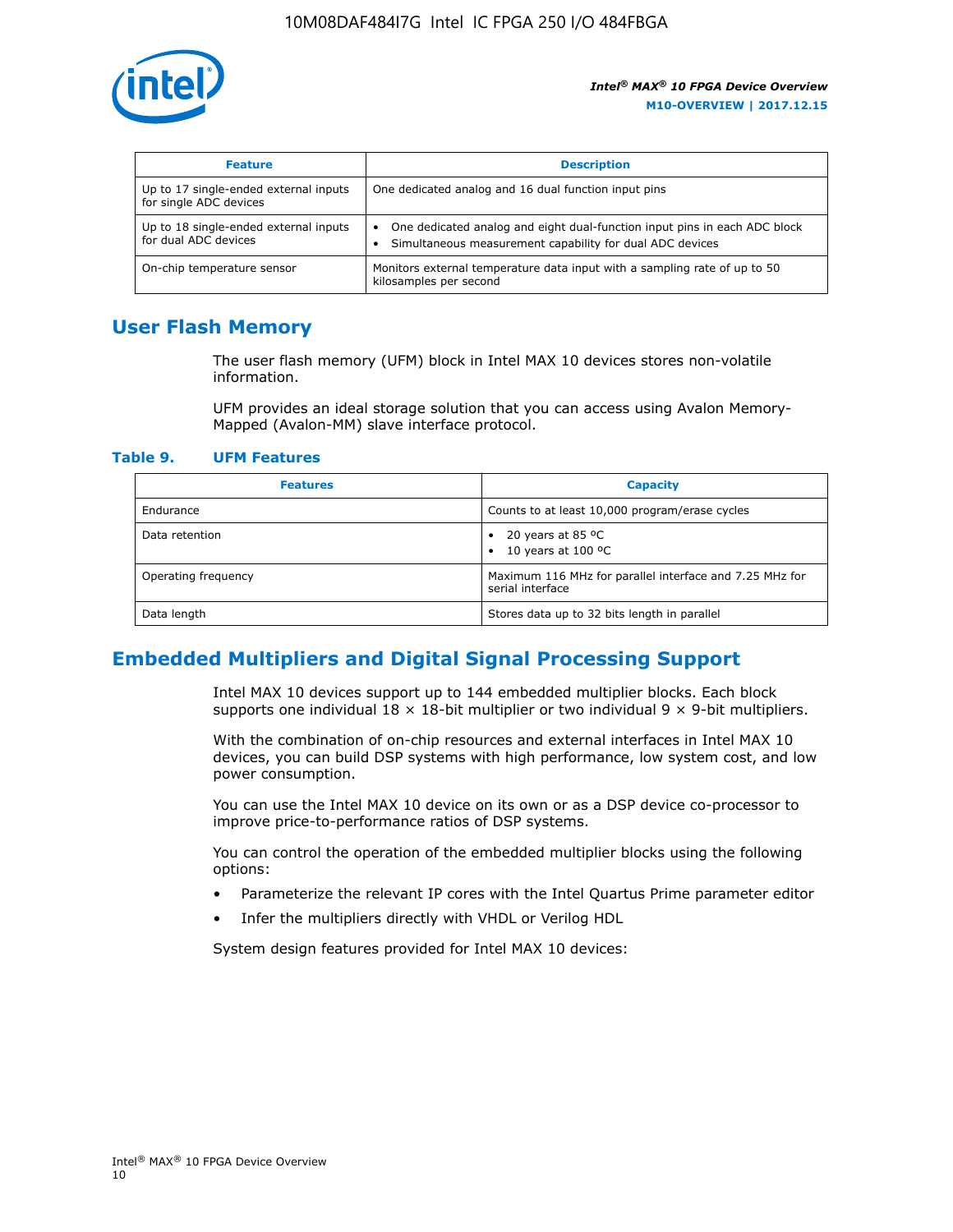

- DSP IP cores:
	- Common DSP processing functions such as finite impulse response (FIR), fast Fourier transform (FFT), and numerically controlled oscillator (NCO) functions
	- Suites of common video and image processing functions
- Complete reference designs for end-market applications
- DSP Builder for Intel FPGAs interface tool between the Intel Quartus Prime software and the MathWorks Simulink and MATLAB design environments
- DSP development kits

## **Embedded Memory Blocks**

The embedded memory structure consists of M9K memory blocks columns. Each M9K memory block of a Intel MAX 10 device provides 9 Kb of on-chip memory capable of operating at up to 284 MHz. The embedded memory structure consists of M9K memory blocks columns. Each M9K memory block of a Intel MAX 10 device provides 9 Kb of on-chip memory. You can cascade the memory blocks to form wider or deeper logic structures.

You can configure the M9K memory blocks as RAM, FIFO buffers, or ROM.

The Intel MAX 10 device memory blocks are optimized for applications such as high throughput packet processing, embedded processor program, and embedded data storage.

| <b>Operation Modes</b> | <b>Port Widths</b>                                                                       |
|------------------------|------------------------------------------------------------------------------------------|
| Single port            | $x1, x2, x4, x8, x9, x16, x18, x32, and x36$                                             |
| Simple dual port       | $x1, x2, x4, x8, x9, x16, x18, x32, and x36$                                             |
| True dual port         | $\times$ 1, $\times$ 2, $\times$ 4, $\times$ 8, $\times$ 9, $\times$ 16, and $\times$ 18 |

#### **Table 10. M9K Operation Modes and Port Widths**

## **Clocking and PLL**

Intel MAX 10 devices offer the following resources: global clock (GCLK) networks and phase-locked loops (PLLs) with a 116-MHz built-in oscillator.

Intel MAX 10 devices support up to 20 global clock (GCLK) networks with operating frequency up to 450 MHz. The GCLK networks have high drive strength and low skew.

The PLLs provide robust clock management and synthesis for device clock management, external system clock management, and I/O interface clocking. The high precision and low jitter PLLs offers the following features:

- Reduction in the number of oscillators required on the board
- Reduction in the device clock pins through multiple clock frequency synthesis from a single reference clock source
- Frequency synthesis
- On-chip clock de-skew
- Jitter attenuation
- Dynamic phase-shift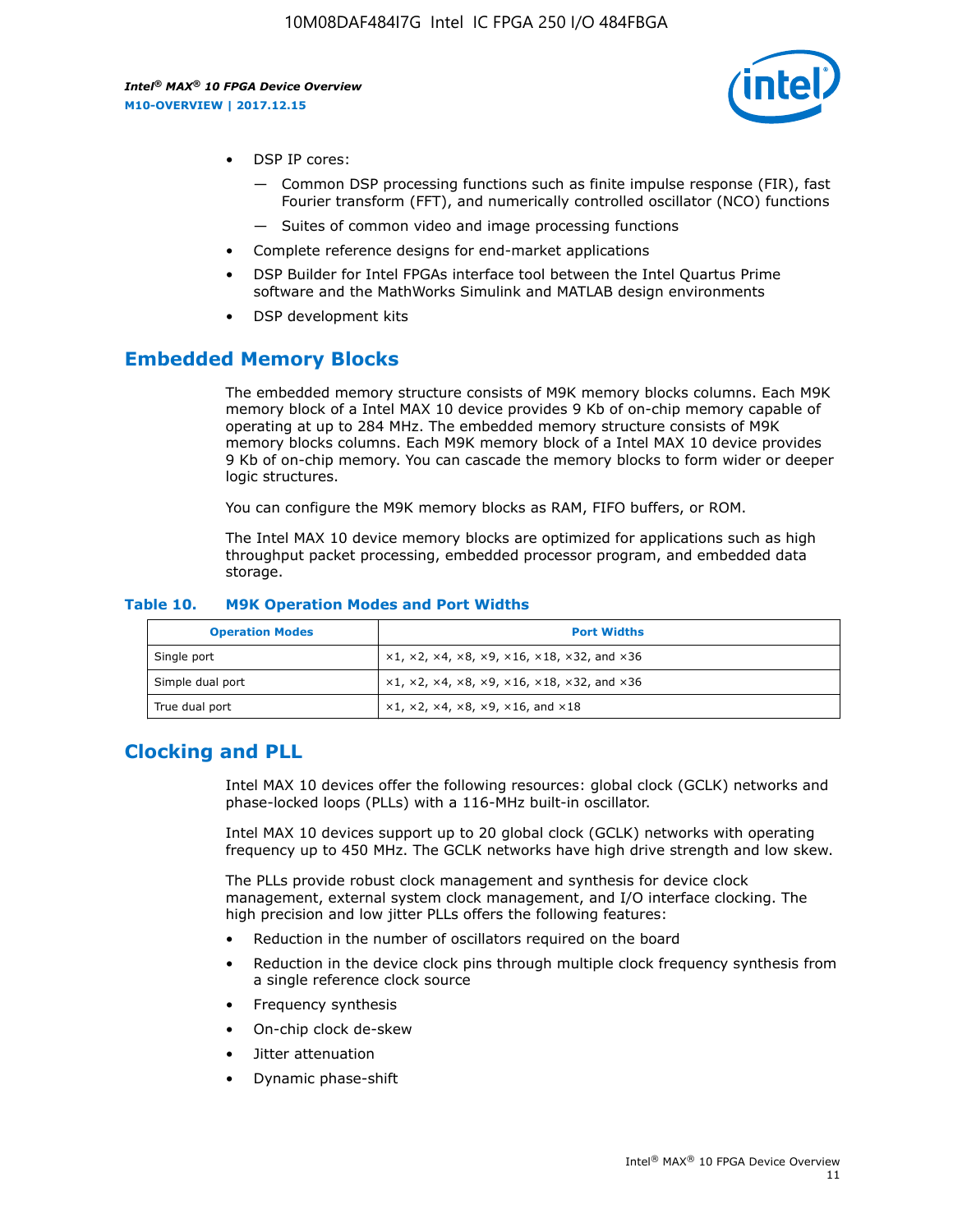

- Zero delay buffer
- Counter reconfiguration
- Bandwidth reconfiguration
- Programmable output duty cycle
- PLL cascading
- Reference clock switchover
- Driving of the ADC block

## **FPGA General Purpose I/O**

The Intel MAX 10 I/O buffers support a range of programmable features.

These features increase the flexibility of I/O utilization and provide an alternative to reduce the usage of external discrete components such as a pull-up resistor and a PCI clamp diode.

## **External Memory Interface**

Dual-supply Intel MAX 10 devices feature external memory interfaces solution that uses the I/O elements on the right side of the devices together with the UniPHY IP.

With this solution, you can create external memory interfaces to 16-bit SDRAM components with error correction coding (ECC).

*Note:* The external memory interface feature is available only for dual-supply Intel MAX 10 devices.

#### **Table 11. External Memory Interface Performance**

| <b>External Memory</b><br>Interface $(3)$ | <b>I/O Standard</b> | <b>Maximum Width</b> | <b>Maximum Frequency (MHz)</b> |
|-------------------------------------------|---------------------|----------------------|--------------------------------|
| <b>DDR3 SDRAM</b>                         | $SSTL-15$           | 16 bit $+8$ bit ECC  | 303                            |
| <b>DDR3L SDRAM</b>                        | SSTL-135            | 16 bit $+8$ bit ECC  | 303                            |
| <b>DDR2 SDRAM</b>                         | SSTL-18             | 16 bit $+8$ bit ECC  | 200                            |
| LPDDR2 SDRAM                              | HSUL-12             | 16 bit without ECC   | $200^{(4)}$                    |

#### **Related Links**

[External Memory Interface Spec Estimator](http://www.altera.com/technology/memory/estimator/mem-emif-index.html)

Provides a parametric tool that allows you to find and compare the performance of the supported external memory interfaces in Intel FPGAs.

 $(3)$  The device hardware supports SRAM. Use your own design to interface with SRAM devices.

 $(4)$  To achieve the specified performance, constrain the memory device I/O and core power supply variation to within ±3%. By default, the frequency is 167 MHz.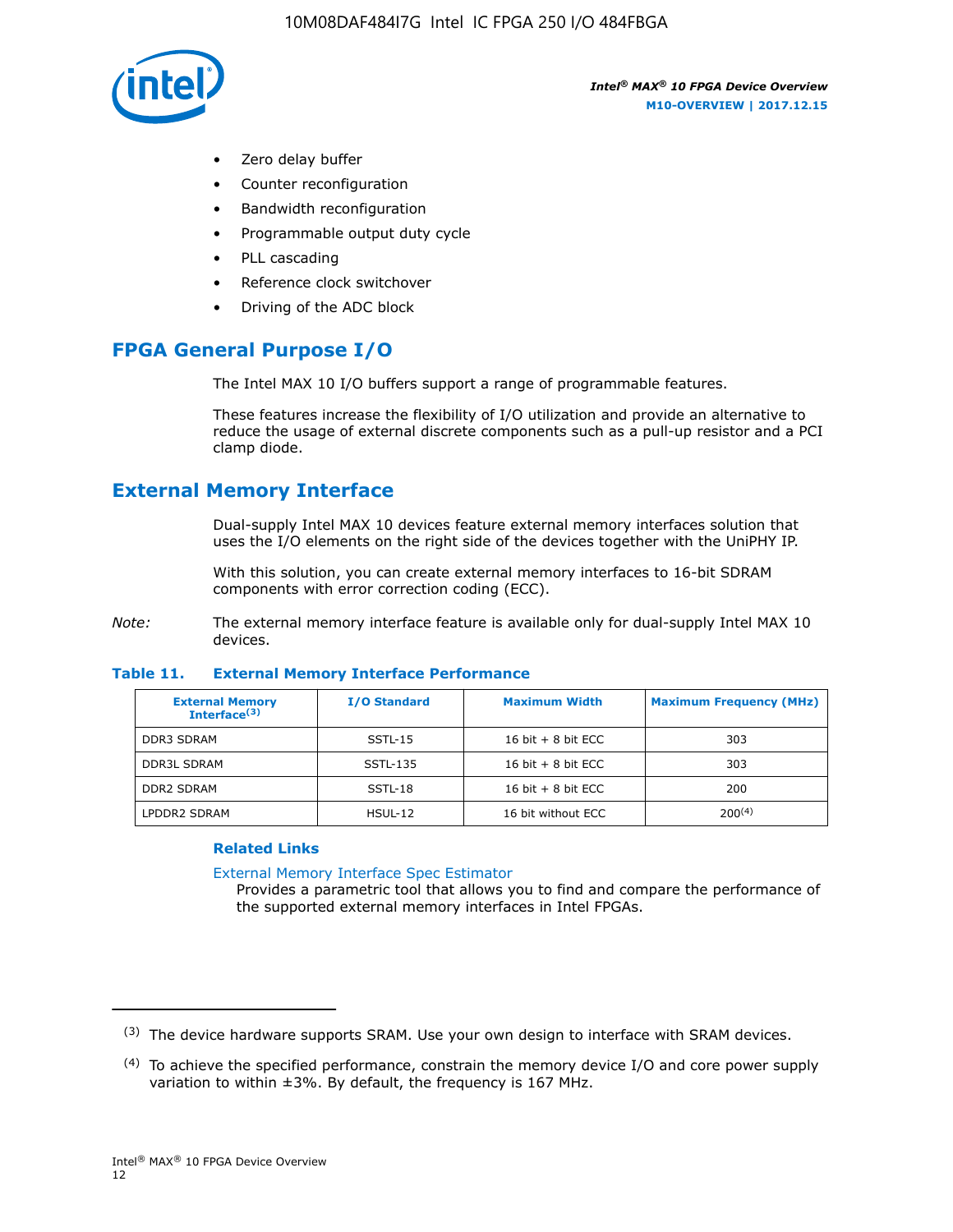

## **Configuration**

## **Table 12. Configuration Features**

| <b>Feature</b>                    | <b>Description</b>                                                                                                                                                                       |
|-----------------------------------|------------------------------------------------------------------------------------------------------------------------------------------------------------------------------------------|
| Dual configuration                | Stores two configuration images in the configuration flash memory (CFM)<br>Selects the first configuration image to load using the CONFIG SEL pin                                        |
| Design security                   | Supports 128-bit key with non-volatile key programming<br>Limits access of the JTAG instruction during power-up in the JTAG secure mode<br>Unique device ID for each Intel MAX 10 device |
| <b>SEU Mitigation</b>             | Auto-detects cyclic redundancy check (CRC) errors during configuration<br>Provides optional CRC error detection and identification in user mode                                          |
| Dual-purpose configuration<br>pin | Functions as configuration pins prior to user mode<br>Provides options to be used as configuration pin or user I/O pin in user mode                                                      |
| Configuration data<br>compression | Decompresses the compressed configuration bitstream data in real-time during<br>configuration<br>Reduces the size of configuration image stored in the CFM                               |
| Instant-on                        | Provides the fastest power-up mode for Intel MAX 10 devices.                                                                                                                             |

#### **Table 13. Configuration Schemes for Intel MAX 10 Devices**

| <b>Configuration Scheme</b>   | <b>Compression</b>       | <b>Encryption</b> | <b>Dual Image</b><br><b>Configuration</b> | <b>Data Width</b> |
|-------------------------------|--------------------------|-------------------|-------------------------------------------|-------------------|
| <b>Internal Configuration</b> | Yes                      | Yes               | Yes                                       |                   |
| <b>JTAG</b>                   | $\overline{\phantom{a}}$ |                   | -                                         |                   |

## **Power Management**

#### **Table 14. Power Options**

| <b>Power Options</b>                  | <b>Advantage</b>                                                                                                                                |  |
|---------------------------------------|-------------------------------------------------------------------------------------------------------------------------------------------------|--|
| Single-supply device                  | Saves board space and costs.                                                                                                                    |  |
| Dual-supply device                    | Consumes less power<br>Offers higher performance<br>$\bullet$                                                                                   |  |
| Power management<br>controller scheme | Reduces dynamic power consumption when certain applications are in standby mode<br>Provides a fast wake-up time of less than 1 ms.<br>$\bullet$ |  |

## **Document Revision History for Intel MAX 10 FPGA Device Overview**

| <b>Date</b>   | <b>Version</b> | <b>Changes</b>                                                                                                                                                                                                                       |
|---------------|----------------|--------------------------------------------------------------------------------------------------------------------------------------------------------------------------------------------------------------------------------------|
| December 2017 | 2017.12.15     | Added the U324 package for the Intel MAX 10 single power supply<br>devices.<br>Updated the 10M02 GPIO and LVDS count in the Maximum Resource<br>Counts for Intel MAX 10 Devices table.<br>Updated the I/O vertical migration figure. |
| February 2017 | 2017.02.21     | Rebranded as Intel.                                                                                                                                                                                                                  |
|               |                |                                                                                                                                                                                                                                      |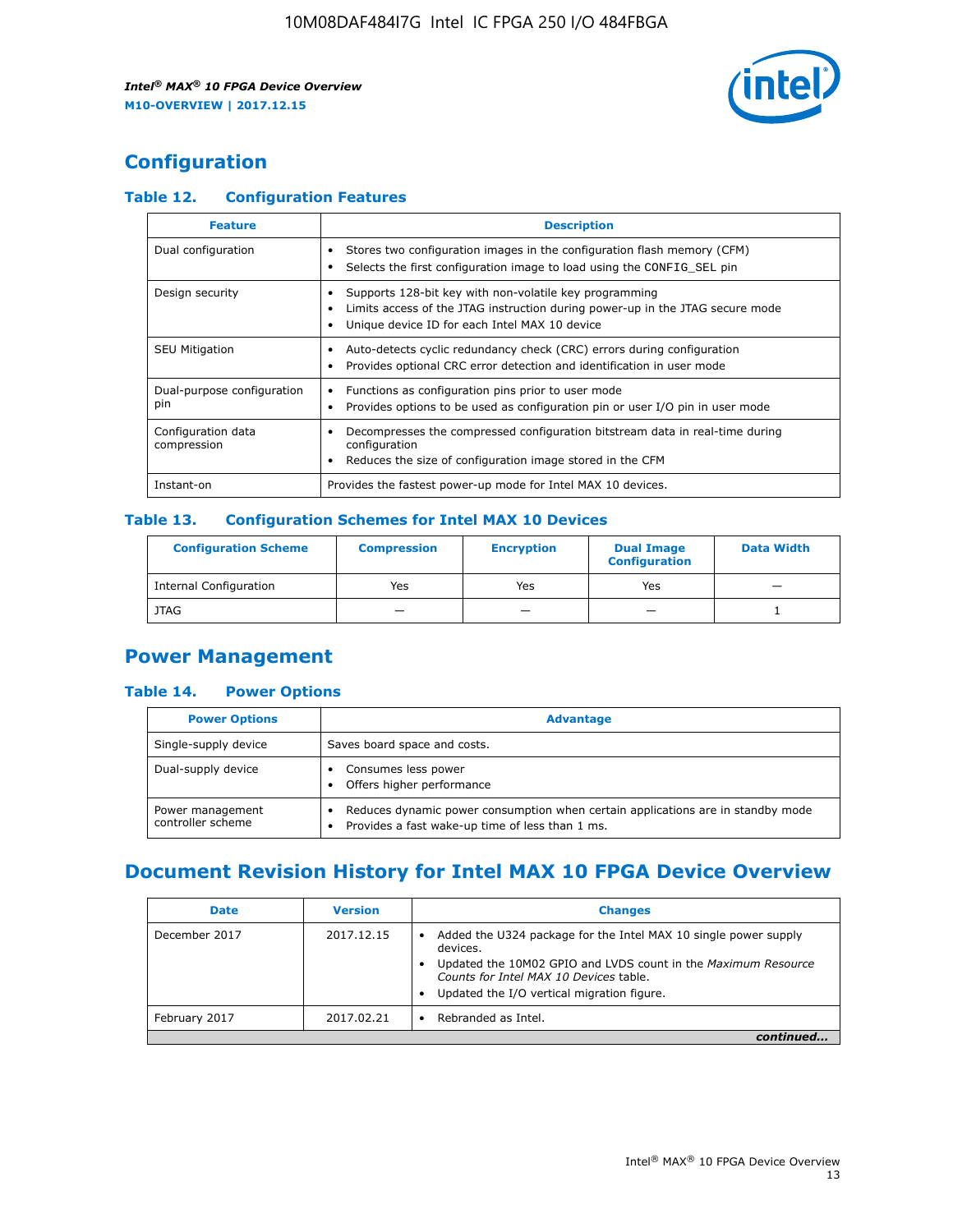

| <b>Date</b>    | <b>Version</b> | <b>Changes</b>                                                                                                                                                                                                                                                                                                                                                                                                                                                                                                                                                                                                                                                                                                                                                                                                                                                                                                                                                                                                                                                                                                  |  |
|----------------|----------------|-----------------------------------------------------------------------------------------------------------------------------------------------------------------------------------------------------------------------------------------------------------------------------------------------------------------------------------------------------------------------------------------------------------------------------------------------------------------------------------------------------------------------------------------------------------------------------------------------------------------------------------------------------------------------------------------------------------------------------------------------------------------------------------------------------------------------------------------------------------------------------------------------------------------------------------------------------------------------------------------------------------------------------------------------------------------------------------------------------------------|--|
| December 2016  | 2016.12.20     | • Updated EMIF information in the Summary of Features for Intel MAX 10<br>Devices table. EMIF is only supported in selected Intel MAX 10 device<br>density and package combinations, and for 600 Mbps performance, -6<br>device speed grade is required.<br>Updated the device ordering information to include P for leaded<br>package.                                                                                                                                                                                                                                                                                                                                                                                                                                                                                                                                                                                                                                                                                                                                                                         |  |
| May 2016       | 2016.05.02     | Removed all preliminary marks.<br>Update the ADC sampling rate description. The ADC feature monitors<br>single-ended external inputs with a cumulative sampling rate of 25<br>kilosamples per second to 1 MSPS in normal mode.                                                                                                                                                                                                                                                                                                                                                                                                                                                                                                                                                                                                                                                                                                                                                                                                                                                                                  |  |
| November 2015  | 2015.11.02     | Removed SF feature from the device ordering information figure.<br>$\bullet$<br>Changed instances of Quartus II to Intel Quartus Prime.<br>$\bullet$                                                                                                                                                                                                                                                                                                                                                                                                                                                                                                                                                                                                                                                                                                                                                                                                                                                                                                                                                            |  |
| May 2015       | 2015.05.04     | Added clearer descriptions for the feature options listed in the device<br>ordering information figure.<br>Updated the maximum dedicated LVDS transmitter count of 10M02<br>device from 10 to 9.<br>Removed the F672 package of the Intel MAX 10 10M25 device :<br>- Updated the devices I/O resources per package.<br>- Updated the I/O vertical migration support.<br>- Updated the ADC vertical migration support.<br>Updated the maximum resources for 10M25 device:<br>- Maximum GPIO from 380 to 360.<br>- Maximum dedicated LVDS transmitter from 26 to 24.<br>- Maximum emulated LVDS transmitter from 181 to 171.<br>- Maximum dedicated LVDS receiver from 181 to 171.<br>Added ADC information for the E144 package of the 10M04 device.<br>Updated the ADC vertical migration diagram to clarify that there are<br>single ADC devices with eight and 16 dual function pins.<br>Removed the note about contacting Altera for DDR3, DDR3L, DDR2,<br>and LPDDR2 external memory interface support. The Intel Quartus<br>Prime software supports these external memory interfaces from version<br>15.0. |  |
| December 2014  | 2014.12.15     | Changed terms:<br>- "dual image" to "dual configuration image"<br>- "dual-image configuration" to dual configuration"<br>Added memory initialization feature for Flash and Analog devices.<br>Added maximum data retention capacity of up to 20 years for UFM<br>feature.<br>Added maximum operating frequency of 7.25 MHz for serial interface<br>for UFM feature.                                                                                                                                                                                                                                                                                                                                                                                                                                                                                                                                                                                                                                                                                                                                             |  |
| September 2014 | 2014.09.22     | Initial release.                                                                                                                                                                                                                                                                                                                                                                                                                                                                                                                                                                                                                                                                                                                                                                                                                                                                                                                                                                                                                                                                                                |  |